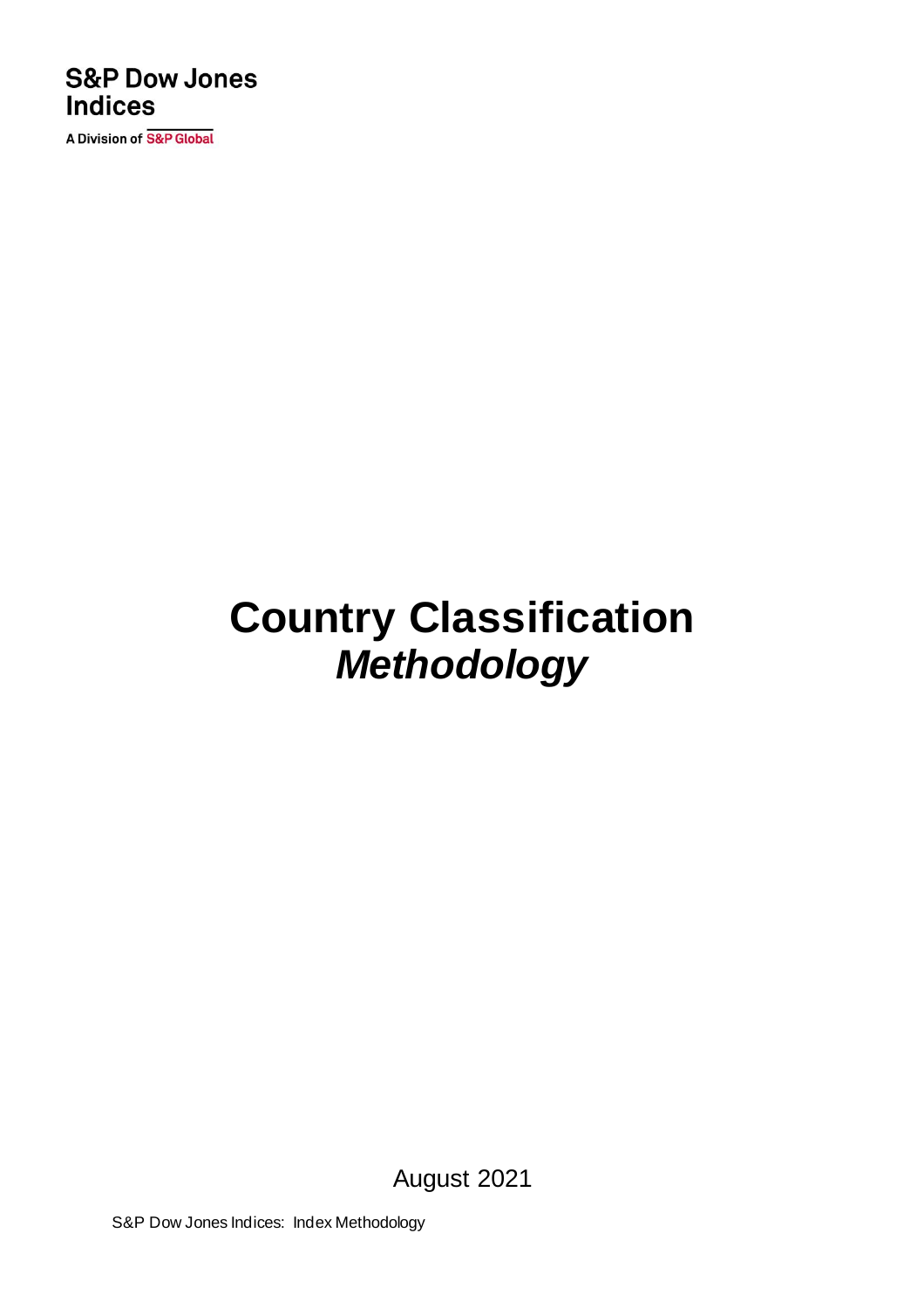### Table of Contents

| S&P Dow Jones Indices Country Classification - Equities                            | $\overline{2}$ |
|------------------------------------------------------------------------------------|----------------|
| <b>Quantitative Criteria Process</b>                                               | $\overline{2}$ |
| Initial Criteria for S&P Dow Jones Indices' Global Equity Index Series Eligibility | 2              |
| Additional Requirements for S&P Dow Jones Indices' Emerging Market Status 3        |                |
| Further requirements for S&P Dow Jones Indices Developed Market Status             | 3              |
| <b>Summary of S&amp;P Dow Jones Indices Country Classification Requirements</b>    | 3              |
| Deviations from Baseline                                                           | 4              |
| <b>Economic &amp; Political</b>                                                    | 4              |
| <b>Related Investment Conditions</b>                                               | 4              |
| <b>Client Consultation</b>                                                         | 5              |
| <b>Regulatory Environment</b>                                                      | 5              |
| <b>Market Structure</b>                                                            | 5              |
| <b>Trading Environment</b>                                                         | 5              |
| <b>Market Consensus</b>                                                            | 5              |
| Data Sources                                                                       | 6              |
| Model Review and Client Consultation Timeline                                      | 7              |
| <b>Contact Information</b>                                                         | 8              |
| <b>Disclaimer</b>                                                                  | 9              |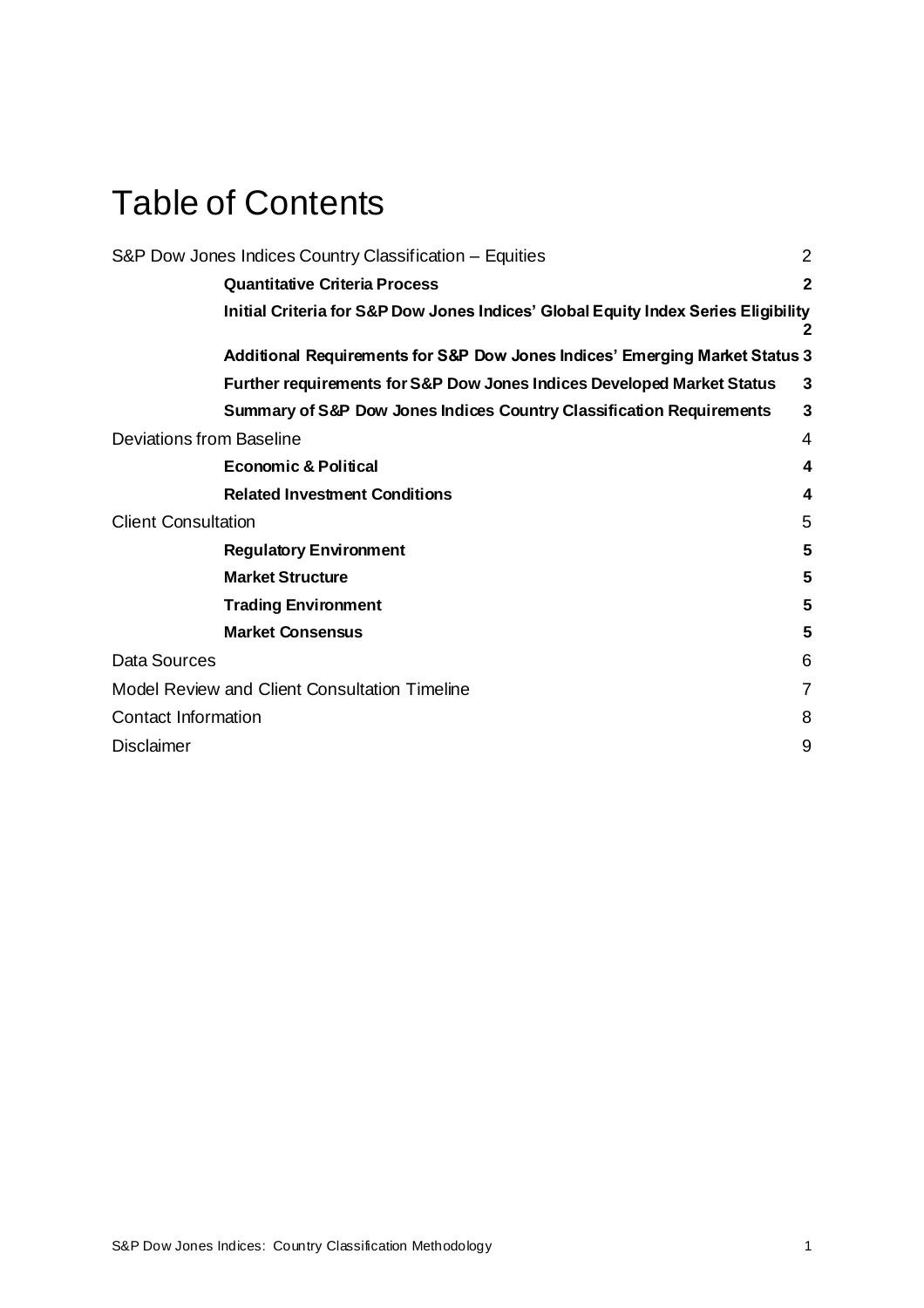### <span id="page-2-0"></span>S&P Dow Jones Indices Country Classification – Equities

Country classification analysis utilizes both quantitative and qualitative factors. While S&P Dow Jones Indices uses quantitative criteria as a guide to classifying countries for equities, the opinions and experiences of global investors are equally important. Many of the issues in determining if a market is developed, emerging or frontier are not amenable to quantitative decisions. Regulations, rules and procedures for foreign exchange trading, trade settlement, availability of company financial data and other factors vary from market to market. At the same time, the operating costs imposed on investors by these differences will also vary from investor to investor. While both quantitative measures and a substantial majority of investors may agree on the classification of some markets, there are many cases that may be viewed differently by different investors.

Recognizing this, S&P Dow Jones Indices use a two-step process. First, a series of quantitative criteria provide an initial classification. This initial classification will provide S&P Dow Jones with a list of countries to include on the annual Country Classification Consultation, which is the second step in the process. Final decisions on classification are made by the S&P Dow Jones Indices Global Equity Policies Committee based on both the consultation and the quantitative criteria. The quantitative criteria cover a range of factors reflecting macroeconomic conditions, political stability, legal property rights and procedures, and trading and settlement processes. The client consultation seeks to incorporate opinions from a broad group of market participants on a global basis.

#### <span id="page-2-1"></span>**Quantitative Criteria Process**

Countries must meet certain initial criteria to be considered for S&P Dow Jones Indices' Global Benchmark Indices. In order to be considered for Developed or Emerging classifications, countries must meet a final measure of country economic status and a certain number of additional criteria. Countries meeting these criteria will then be subjected to an in-depth client consultation assessing operational standards in those countries before reassigning any countries from their current status. Countries that do not qualify for Developed or Emerging status, but still meet minimum requirements as set forth below, will be eligible for inclusion in the Frontier region.

#### <span id="page-2-2"></span>**Initial Criteria for S&P Dow Jones Indices' Global Equity Index Series Eligibility**

Countries must meet a minimum of two of the following three criteria to be considered for the S&P Global Benchmark Indices.

- **Full Domestic Market Capitalization Greater Than US\$ 2.5 bn.** S&P Dow Jones Indices uses the full market capitalization of all equity securities listed on an exchange's primary market as its measure, sourced from independent data vendors. Float-adjusted market capitalization is not used, as the availability of float information for smaller markets is not of the required standard for consistency across all markets.
- **Annual Turnover Value Greater Than US\$ 1 bn.** The total value traded of all equity securities listed on a country's domestic exchange should be above this threshold over the previous calendar year to be considered sufficiently liquid.
- **A Market Development Ratio Greater Than 5%.** Many countries have very small equity markets that do not provide a sufficiently robust representation of the domestic market economy. To ensure that only sufficiently developed markets are included, S&P Dow Jones Indices calculates a "market development ratio" by dividing the full domestic market capitalization of the exchange by the country's nominal GDP.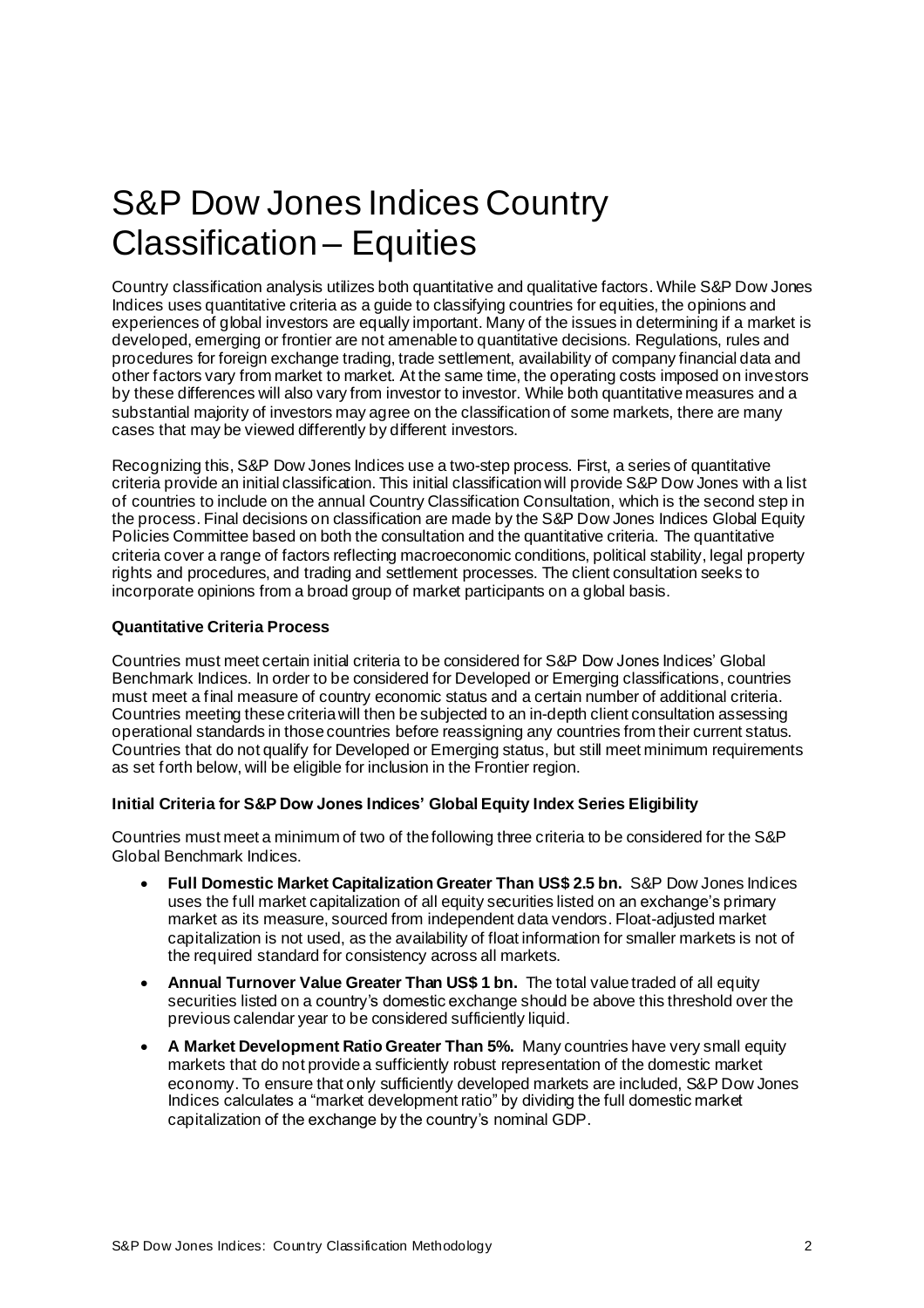#### <span id="page-3-0"></span>**Additional Requirements for S&P Dow Jones Indices' Emerging Market Status**

Countries must meet all three of the baseline criteria above and must have a total market capitalization of over US\$ 15 bn. In addition, countries must meet a minimum of three of the following five criteria to be considered for emerging market status:

- **Settlement Period of T+3 or Better.** The efficient and rapid settlement of trades is important to investors. S&P Dow Jones Indices requires markets to settle trades on a T+3 timescale or sooner. Settlement information is always publicly available.
- **Major Ratings Agencies Rate the Sovereign Debt at Investment Grade.** A company's ability to operate is directly affected by its home country's financial situation. Sovereign ratings should be BB+ or higher by S&P and Fitch, and Baa or higher by Moody's.
- **Non-occurrence of Hyperinflation.** S&P Dow Jones Indices defines hyperinflation as an annual rate of change in the country's consumer price index of over 25% at the time of the review.
- **No Significant Foreign Ownership Restrictions.** Foreign ownership restrictions cause issues in achieving the required exposure to stocks in a given market. While S&P Dow Jones Indices recognizes that stocks in certain industries are commonly restricted, markets should be broadly open to foreign investors.
- **The Country's Currency Should be Freely Traded.** Difficulties buying or selling a domestic currency, or repatriating capital from a market, complicate the process of investing in a given market.

#### <span id="page-3-1"></span>**Further requirements for S&P Dow Jones Indices Developed Market Status**

To be considered for developed market status, countries must meet all of the initial and additional criteria above, and have a nominal Gross Domestic Product (GDP) per capita, at Purchasing Power Parity (PPP), of greater than US\$ 15,000.

#### <span id="page-3-2"></span>**Summary of S&P Dow Jones Indices Country Classification Requirements**

| S&P Dow Jones Indices' Country Classification Criteria                                                                                                                                             | <b>Frontier</b>       | <b>Emerging</b>                  | <b>Developed</b> |
|----------------------------------------------------------------------------------------------------------------------------------------------------------------------------------------------------|-----------------------|----------------------------------|------------------|
| <b>Initial Eligibility Criteria</b>                                                                                                                                                                |                       |                                  |                  |
| Full domestic market capitalization greater than US\$ 2.5 bn<br>Domestic turnover value greater than US\$ 1 bn<br>Exchange development ratio greater than 5%                                       | A minimum of<br>two √ |                                  |                  |
| <b>Additional Criteria</b>                                                                                                                                                                         |                       |                                  |                  |
| Full domestic market capitalization greater than US\$ 15 bn                                                                                                                                        |                       |                                  |                  |
| Settlement period of T+3 or better<br>Sovereign Debt rating of BB+ or above<br>Non-occurrence of hyperinflation<br>No significant foreign ownership restrictions<br>Freely-traded foreign currency |                       | A minimum of<br>three $\sqrt{ }$ |                  |
| <b>GDP Criterion</b>                                                                                                                                                                               |                       |                                  |                  |
| GDP (PPP) per capita of greater than US\$ 15,000                                                                                                                                                   |                       |                                  |                  |

 $\sqrt{\ }$  - Required criterion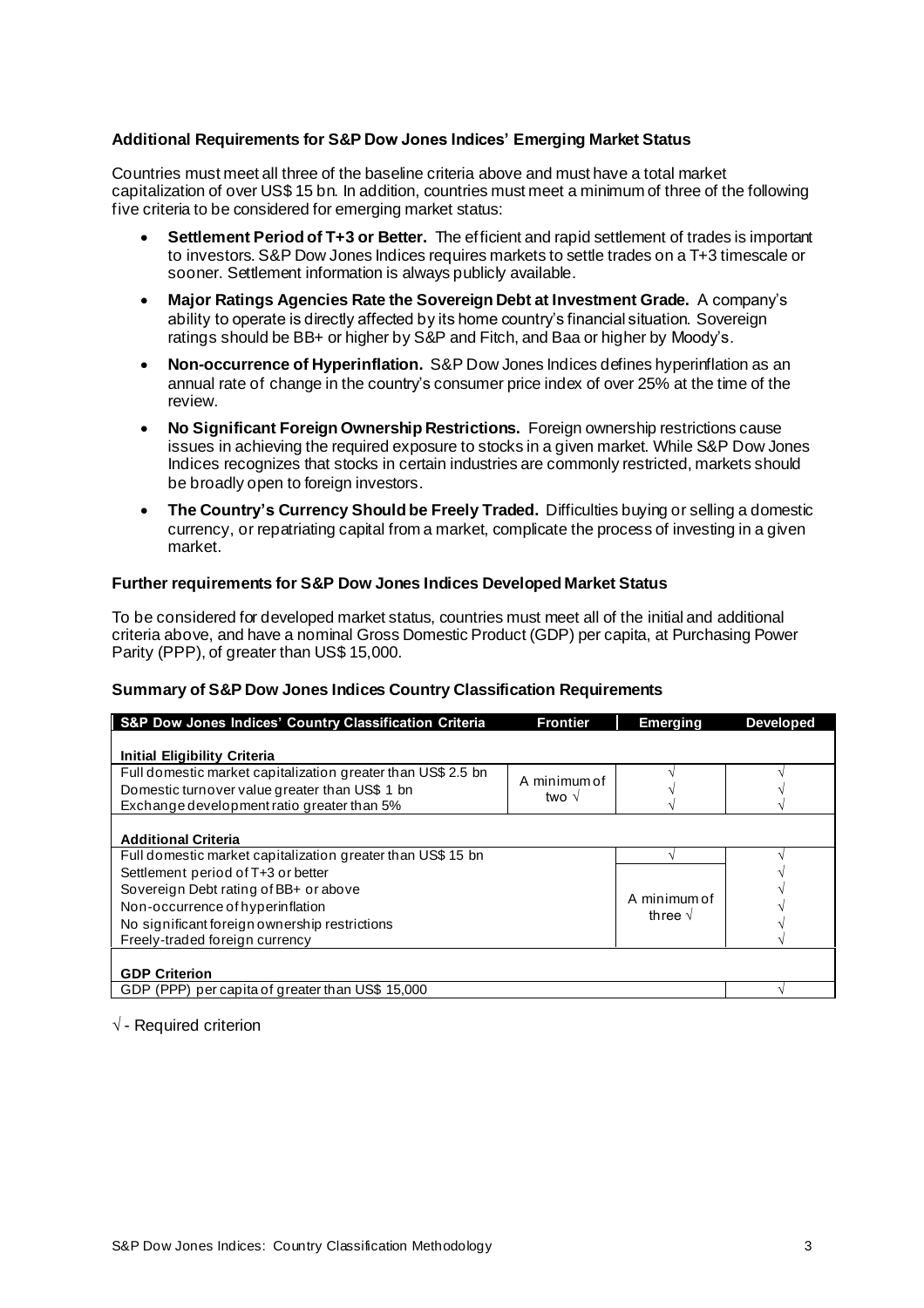### <span id="page-4-0"></span>Deviations from Baseline

Where this assessment indicates a possible change of classification, a more in-depth study is undertaken by S&P Dow Jones Indices covering both the primary and additional criteria and, in addition, the following quantitative and qualitative areas:

#### <span id="page-4-1"></span>**Economic & Political**

- Further macroeconomic measures, such as the rate and variability of real GDP growth and the overall size of the economy.
- Political factors including war, civil disruption and disturbance, and the risk of war or civil unrest.
- Restrictions on investments imposed by other governments.

#### <span id="page-4-2"></span>**Related Investment Conditions**

- Settlement procedures.
- Foreign exchange (FX) access and procedures.
- Rules on short sales, availability of futures contracts, etc.
- Availability of alternative means of investment in the country's stocks, such as depository receipts (DRs) or liquid listings on other markets in other countries.
- The number of domestic listings.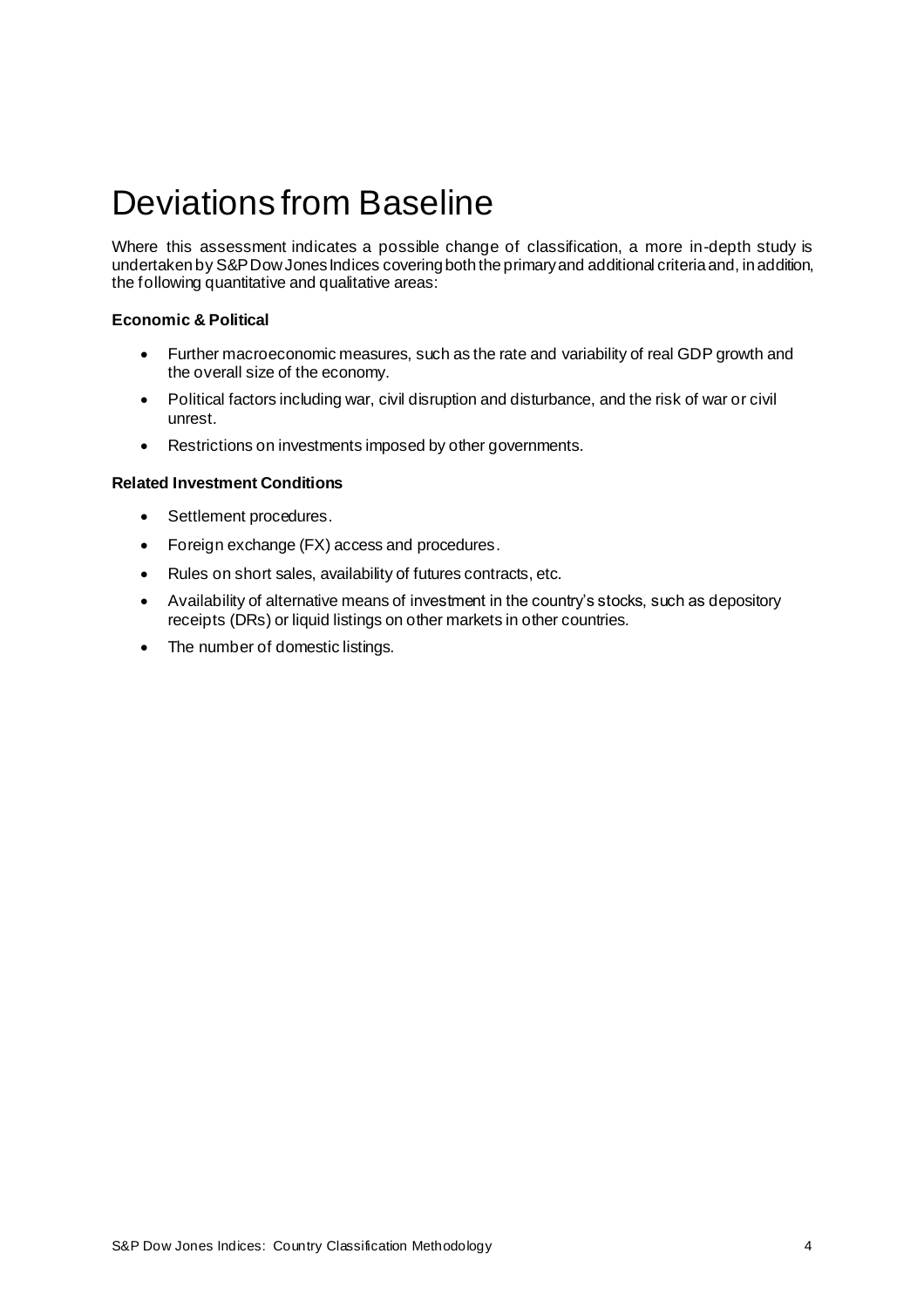### <span id="page-5-0"></span>Client Consultation

Where the S&P Dow Jones Indices full assessment indicates a possible change of classification a client consultation will be conducted. This consultation will primarily assess operational matters, such as the following:

#### <span id="page-5-1"></span>**Regulatory Environment**

- **Regulatory Authority.** The existence of a strong regulatory structure which plays an important role in regulating the market.
- **Equitable Treatment of Minority Shareholders.** All shareholders receive equal benefits without bias towards domestic versus foreign investors, or large versus small.
- **Ease of Repatriation of Capital or Income.** Foreign investors can repatriate capital and gains without limitations on holding for specific periods of time, or steep taxes applied on them.
- **Ease of Entry for Foreign Investors.** No excessive regulations for registration as foreign investors.

#### <span id="page-5-2"></span>**Market Structure**

- **Foreign Exchange Market.** Developed trading facilities exist for currencies (FOREX) and that there are sufficient reserves available for trading.
- **Futures and Options Market.** Suitable size and liquidity in a derivatives market, where it exists.
- **Custodial Market.** The presence of many custodians and reasonable custodial costs.

#### <span id="page-5-3"></span>**Trading Environment**

- **Broad Market Liquidity.** The ability for investors to trade at will, without restrictive liquidity.
- **Short Sales, Stock Lending and Trading-on-Margin Accounts.** A well-developed market for short sales and stock lending is preferred, and trading-on-margin is permitted.
- **Access to Prices, Trading and Other Market Information.** Transparent and timely information on pricing, corporate actions and other company level news should be equally available to all market participants.
- **Reasonable Transaction Costs.** All costs are reasonable and transparent.
- **Quality of Brokerage Services.** Local brokerage services should be of a suitable quality.
- **Smooth Settlement of Trades.** No or a low percentage of failed trades.
- **Taxes on Capital Gains.** Capital gains taxes should be appropriate, not punitive.

#### <span id="page-5-4"></span>**Market Consensus**

- **Desire for Change.** There should be a market consensus desiring the change to a country's market status.
- **The Actions of Other Market Participants.** Market participants attempt to incorporate the wishes of the investor community when assessing markets for country classification and investment purposes. Changes in country classifications are of relevance as they reflect changes in the sentiment of both the provider's customers and of the broader market.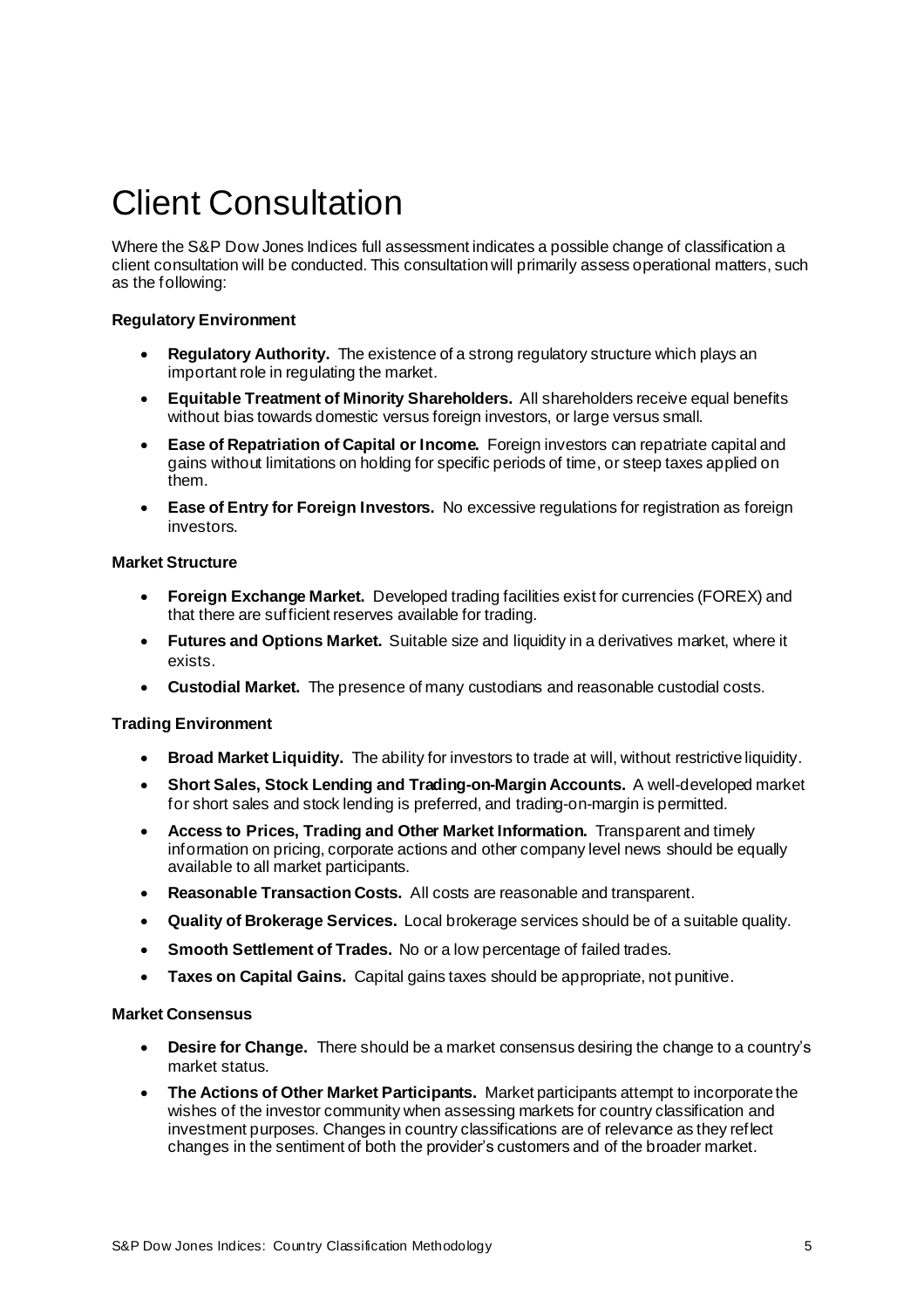### <span id="page-6-0"></span>Data Sources

The following data sources are used during the S&P Dow Jones Indices' country classification process:

- State Street Global Market Information database
- World Bank website
- IMF website
- Stock exchange websites
- Independent data vendors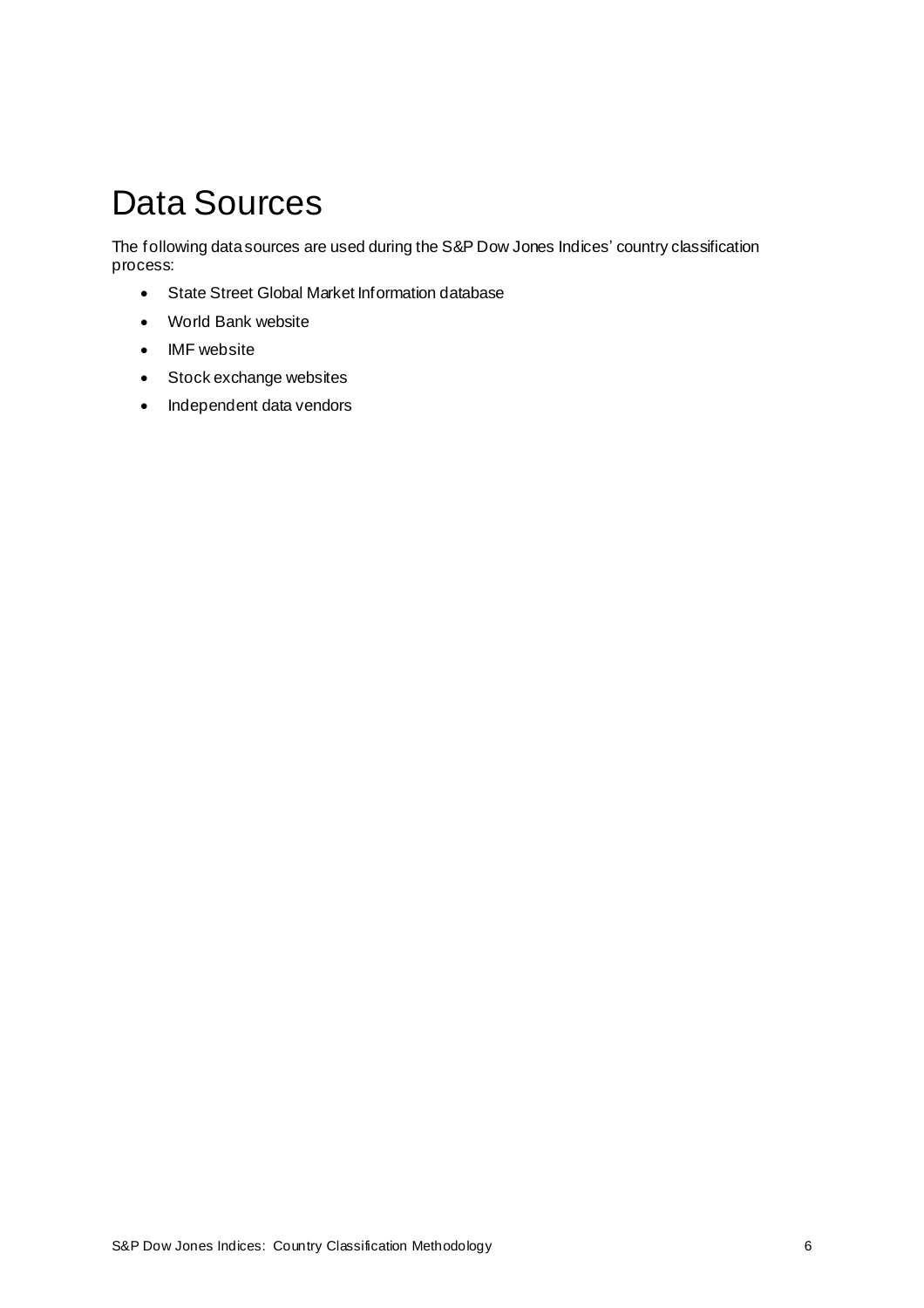### <span id="page-7-0"></span>Model Review and Client Consultation **Timeline**

S&P Dow Jones Indices will conduct an annual review following the timeline outlined below for data gathering, client consultation, announcement, and implementation of changes, if any.

| Timeframe                                    | <b>Action Item</b>                                                                                                                                                         |
|----------------------------------------------|----------------------------------------------------------------------------------------------------------------------------------------------------------------------------|
| First quarter                                | Data collection, validation, and research and                                                                                                                              |
|                                              | analysis, based on our published Country                                                                                                                                   |
|                                              | Classification Methodology.                                                                                                                                                |
| Second quarter                               | A suggested list of countries to change will be<br>presented to clients via a consultation distributed<br>by email and published on the S&P Dow Jones<br>Indices Web site. |
| Third quarter                                | Consultation period.                                                                                                                                                       |
| Fourth quarter                               | Consultation results and announcement of                                                                                                                                   |
|                                              | changes in classification, if any, is sent.                                                                                                                                |
| September and/or March of the following year | Changes in classification and implementation                                                                                                                               |
| (during annual reconstitutions)              | date.                                                                                                                                                                      |

At the discretion of the Global Equity Policies Committee the above timeline could be changed.

*For further information, please refer to the S&P Dow Jones Indices Web site a[t www.spdji.com](http://www.spdji.com/).*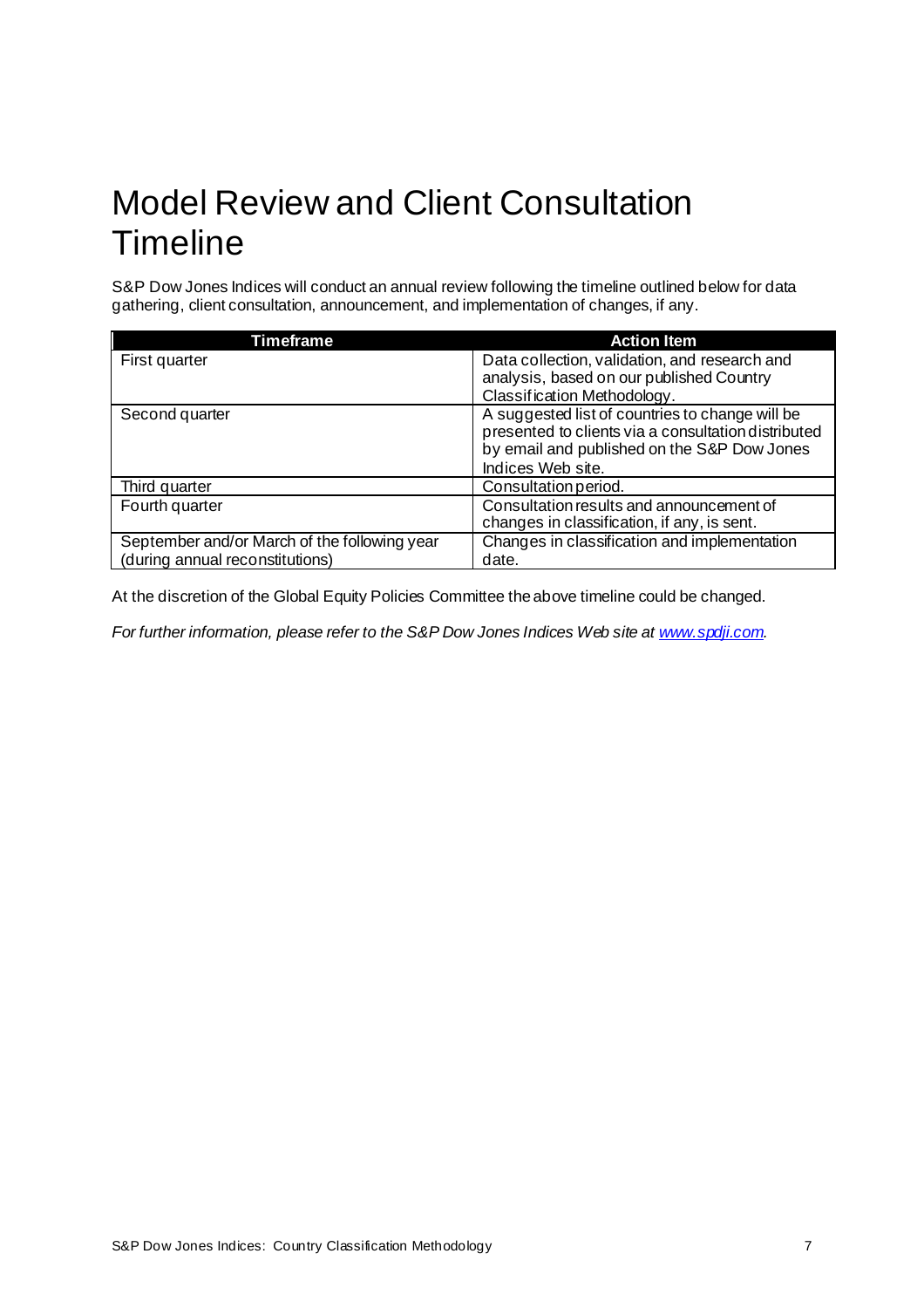## <span id="page-8-0"></span>Contact Information

For questions regarding country classifications, please contact[: index\\_services@spglobal.com](mailto:index_services@spglobal.com).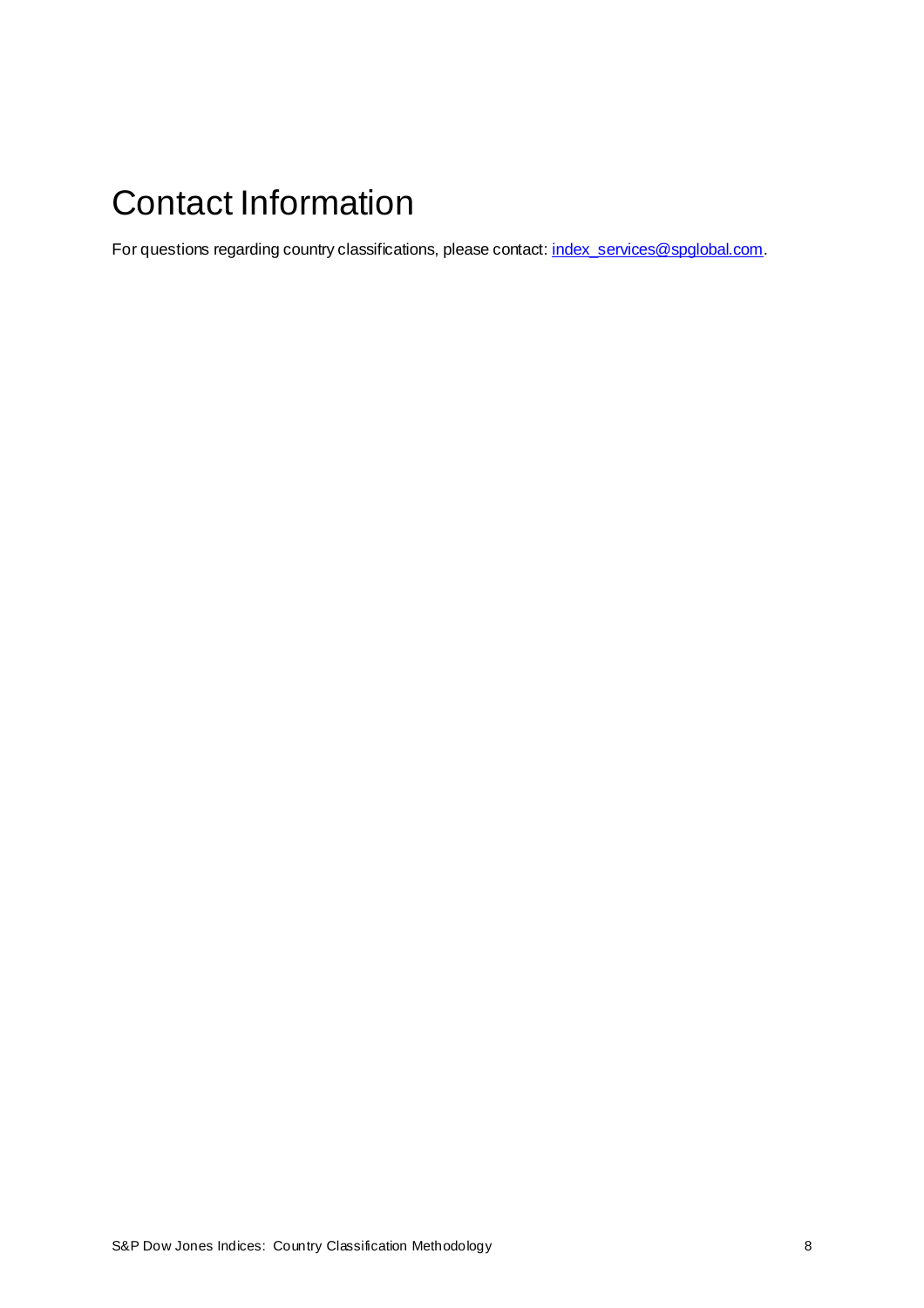### <span id="page-9-0"></span>Disclaimer

© 2021 S&P Dow Jones Indices. All rights reserved. S&P, S&P 500, S&P 500 LOW VOLATILITY INDEX, S&P 100, S&P COMPOSITE 1500, S&P 400, S&P MIDCAP 400, S&P 600, S&P SMALLCAP 600, S&P GIVI, GLOBAL TITANS, DIVIDEND ARISTOCRATS, S&P TARGET DATE INDICES, S&P PRISM, S&P STRIDE, GICS, SPIVA, SPDR and INDEXOLOGY are registered trademarks of S&P Global, Inc. ("S&P Global") or its affiliates. DOW JONES, DJ, DJIA, THE DOW and DOW JONES INDUSTRIAL AVERAGE are registered trademarks of Dow Jones Trademark Holdings LLC ("Dow Jones"). These trademarks together with others have been licensed to S&P Dow Jones Indices LLC. Redistribution or reproduction in whole or in part are prohibited without written permission of S&P Dow Jones Indices LLC. This document does not constitute an offer of services in jurisdictions where S&P Dow Jones Indices LLC, S&P Global, Dow Jones or their respective affiliates (collectively "S&P Dow Jones Indices") do not have the necessary licenses. Except for certain custom index calculation services, all information provided by S&P Dow Jones Indices is impersonal and not tailored to the needs of any person, entity or group of persons. S&P Dow Jones Indices receives compensation in connection with licensing its indices to third parties and providing custom calculation services. Past performance of an index is not an indication or guarantee of future results.

It is not possible to invest directly in an index. Exposure to an asset class represented by an index may be available through investable instruments based on that index. S&P Dow Jones Indices does not sponsor, endorse, sell, promote or manage any investment fund or other investment vehicle that is offered by third parties and that seeks to provide an investment return based on the performance of any index. S&P Dow Jones Indices makes no assurance that investment products based on the index will accurately track index performance or provide positive investment returns. S&P Dow Jones Indices LLC is not an investment advisor, and S&P Dow Jones Indices makes no representation regarding the advisability of investing in any such investment fund or other investment vehicle. A decision to invest in any such investment fund or other investment vehicle should not be made in reliance on any of the statements set forth in this document. Prospective investors are advised to make an investment in any such fund or other vehicle only after carefully considering the risks associated with investing in such funds, as detailed in an offering memorandum or similar document that is prepared by or on behalf of the issuer of the investment fund or other investment product or vehicle. S&P Dow Jones Indices LLC is not a tax advisor. A tax advisor should be consulted to evaluate the impact of any tax-exempt securities on portfolios and the tax consequences of making any particular investment decision. Inclusion of a security within an index is not a recommendation by S&P Dow Jones Indices to buy, sell, or hold such security, nor is it considered to be investment advice.

These materials have been prepared solely for informational purposes based upon information generally available to the public and from sources believed to be reliable. No content contained in these materials (including index data, ratings, credit-related analyses and data, research, valuations, model, software or other application or output therefrom) or any part thereof ("Content") may be modified, reverse-engineered, reproduced or distributed in any form or by any means, or stored in a database or retrieval system, without the prior written permission of S&P Dow Jones Indices. The Content shall not be used for any unlawful or unauthorized purposes. S&P Dow Jones Indices and its third-party data providers and licensors (collectively "S&P Dow Jones Indices Parties") do not guarantee the accuracy, completeness, timeliness or availability of the Content. S&P Dow Jones Indices Parties are not responsible for any errors or omissions, regardless of the cause, for the results obtained from the use of the Content. THE CONTENT IS PROVIDED ON AN "AS IS" BASIS. S&P DOW JONES INDICES PARTIES DISCLAIM ANY AND ALL EXPRESS OR IMPLIED WARRANTIES, INCLUDING, BUT NOT LIMITED TO, ANY WARRANTIES OF MERCHANTABILITY OR FITNESS FOR A PARTICULAR PURPOSE OR USE, FREEDOM FROM BUGS, SOFTWARE ERRORS OR DEFECTS, THAT THE CONTENT'S FUNCTIONING WILL BE UNINTERRUPTED OR THAT THE CONTENT WILL OPERATE WITH ANY SOFTWARE OR HARDWARE CONFIGURATION. In no event shall S&P Dow Jones Indices Parties be liable to any party for any direct, indirect, incidental, exemplary, compensatory, punitive, special or consequential damages, costs, expenses, legal fees,